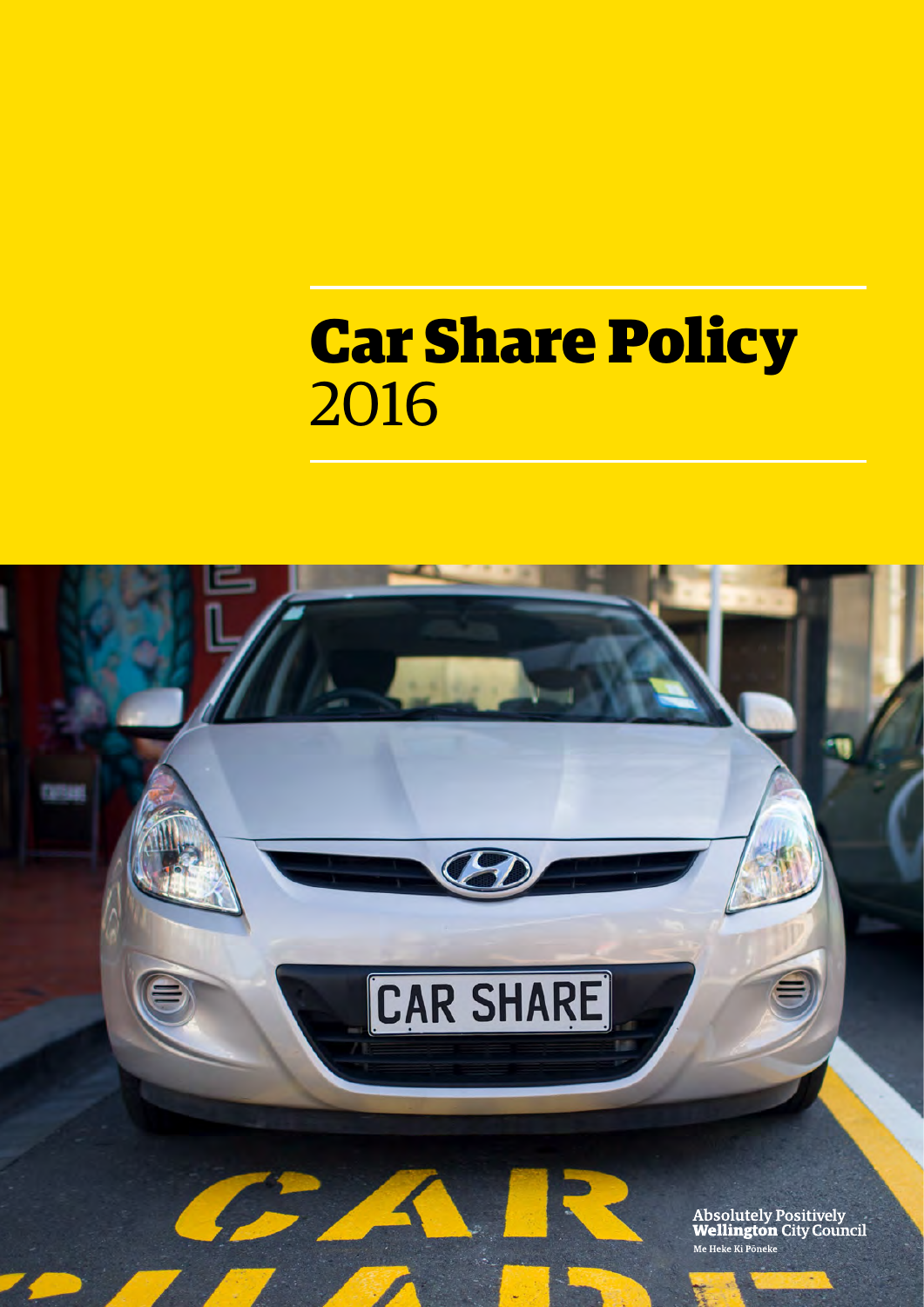# **PART ONE: OBJECTIVES AND CRITERIA**

## **Introduction**

Car share schemes have become very popular around the world and there is now growing interest in car sharing in New Zealand. The concept involves a car share organisation that provides cars in various locations. The cars, which are shared amongst members, are either owned or leased by the car share provider or by members. Cars can be booked through a website or by phone, and paid for per hour or per kilometre.

Car sharing works best in areas of high urban density supported by good public transport access. Wellington is well suited for car sharing, given the relatively high population density in the central city, particularly in comparison to other New Zealand cities. There are also relatively low levels of car ownership amongst residents in Wellington's central city, for example amongst students. From the 2013 Census, we know that 14.5 percent of Wellingtonians don't own a car, with that number increasing to 45.6 percent amongst Te Aro residents.

Wellington City Council's Urban Growth Plan 2014–2043 outlines our strategy for supporting car share schemes in Wellington. This initiative seeks to help address the problems the city is facing in relation to the efficiency and sustainability of its transport network, while also reducing our greenhouse gas emissions and responding to climate change. As cities worldwide grapple with challenges resulting from increased congestion and pressure on road space, car share schemes are gaining traction as a travel demand management (TDM) tool that can help reduce overall car dependence.

The main problem the Car Share Policy aims to address is transport choice. Car sharing offers an additional means of transport for Wellingtonians, alongside other transport modes. It will also help reduce current and future levels of congestion. Buses and general traffic already experience slow and variable travel times in Wellington City for a number of reasons, including high traffic volumes. With the city's population expected to grow from the current 200,000 to 250,000 people, traffic volumes are likely to increase, further exacerbating congestion levels.

#### **Purpose of the policy**

In order to optimise Wellington's transport system and minimise its impact on the environment, the Council encourages sustainable transport options such as walking, cycling and public transport. This sustainable transport hierarchy is supported by the Council's overarching strategy Wellington Towards 2040: Smart Capital and the Wellington Urban Growth Plan 2014–2043. Car sharing fits within a broader definition of "public" transport, along with taxis.

Both strategies also focus on the liveability of the city. Car sharing contributes to a worldclass quality of life, not only by helping to reduce congestion, but also by providing alternative ways for people to move around the city in a way that suits them best and reduces their need to own a car.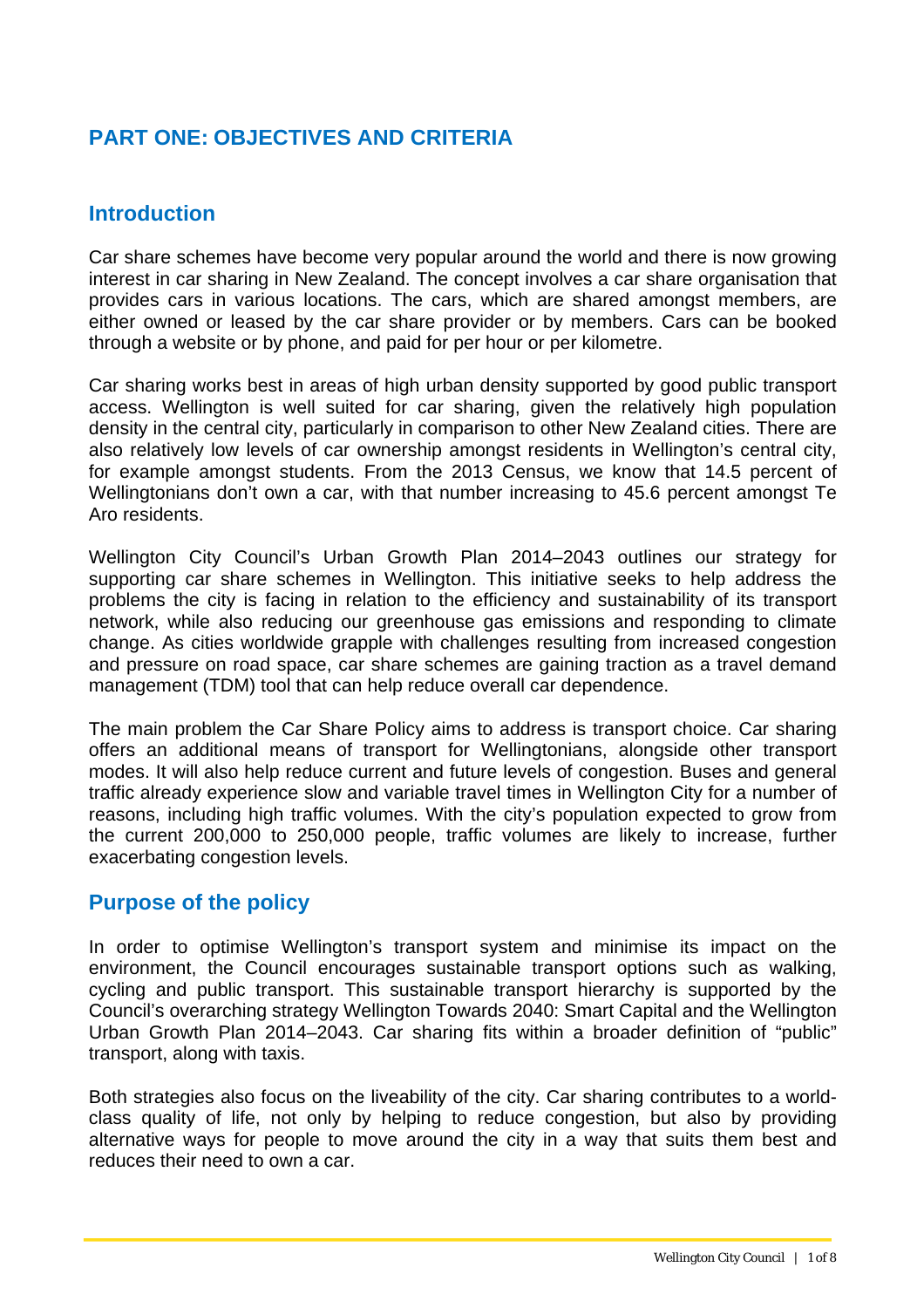The Council has also made a commitment to continue reducing our greenhouse gas emissions and responding to climate change by investing in our public transport network and cycleways. This will reduce car use and improve travel efficiency. The Council's Low Carbon Capital Plan proposes making up to 100 car parks citywide available for car sharing operations, electric vehicle charging infrastructure, or any other service that reduces the need to own a car or makes it easier to shift to electric vehicles or any other type of sustainable transport fuel.

As part of this, the Council will provide a fully subsidised car space for the exclusive use of car share vehicles, with the initial 100 percent subsidy intended to support the car share providers while they build their businesses. As they grow, the Council may consider seeking a financial contribution to the cost of the car space. As the price differential and charging infrastructure environment for electric vehicles changes, consideration will be given to requiring that any new car spaces that are allocated only be made available for plug-in hybrid or fully electrical vehicles, with a view to converting the existing fleet of car share vehicles to electric vehicles as they are swapped out and renewed. Council staff will continue to review the situation.

The Council recognises in its Wellington Urban Growth Plan 2014–2043 that cars will continue to be a necessary option for many people. Car share schemes allow people to have access to cars when they need one, without needing to own their own car, and in this way meet the Council's transport and Low Carbon Capital objectives. The policy is prochoice not anti-car.

It is anticipated that support for car share schemes will lead to a reduction in car ownership based on experience in cities such as Auckland, London, Sydney and San Francisco. In addition, there are indications of greater use of public transport by people who car share. Forty percent of car share users interviewed in Auckland in 2014 were using more public transport since they started car sharing. Whether it will be possible to replicate the results in Wellington – particularly in the central city, which has high rates for walking – will be assessed as part of the policy's monitoring and evaluation framework.

# **Car sharing objectives**

The Council recognises the value of TDM measures, including car sharing, to improve the efficiency of its transport network. Car share schemes have the potential to contribute to the following objectives around transport, sustainability and quality of life by:

- reducing the need to own a car
- reducing congestion, by removing some cars from the network
- reducing greenhouse emissions
	- o through the removal of some cars from the network
	- o as a result of car share vehicles typically being newer and more fuel-efficient than the average New Zealand vehicle
- increasing the use of public transport, and encouraging the active modes of walking and cycling
- freeing up parking spaces, and using street parking more efficiently
- reducing the cost of living for residents as car ownership is reduced
- contributing to the liveability of the city by increasing transport choice and providing alternative ways for people to travel.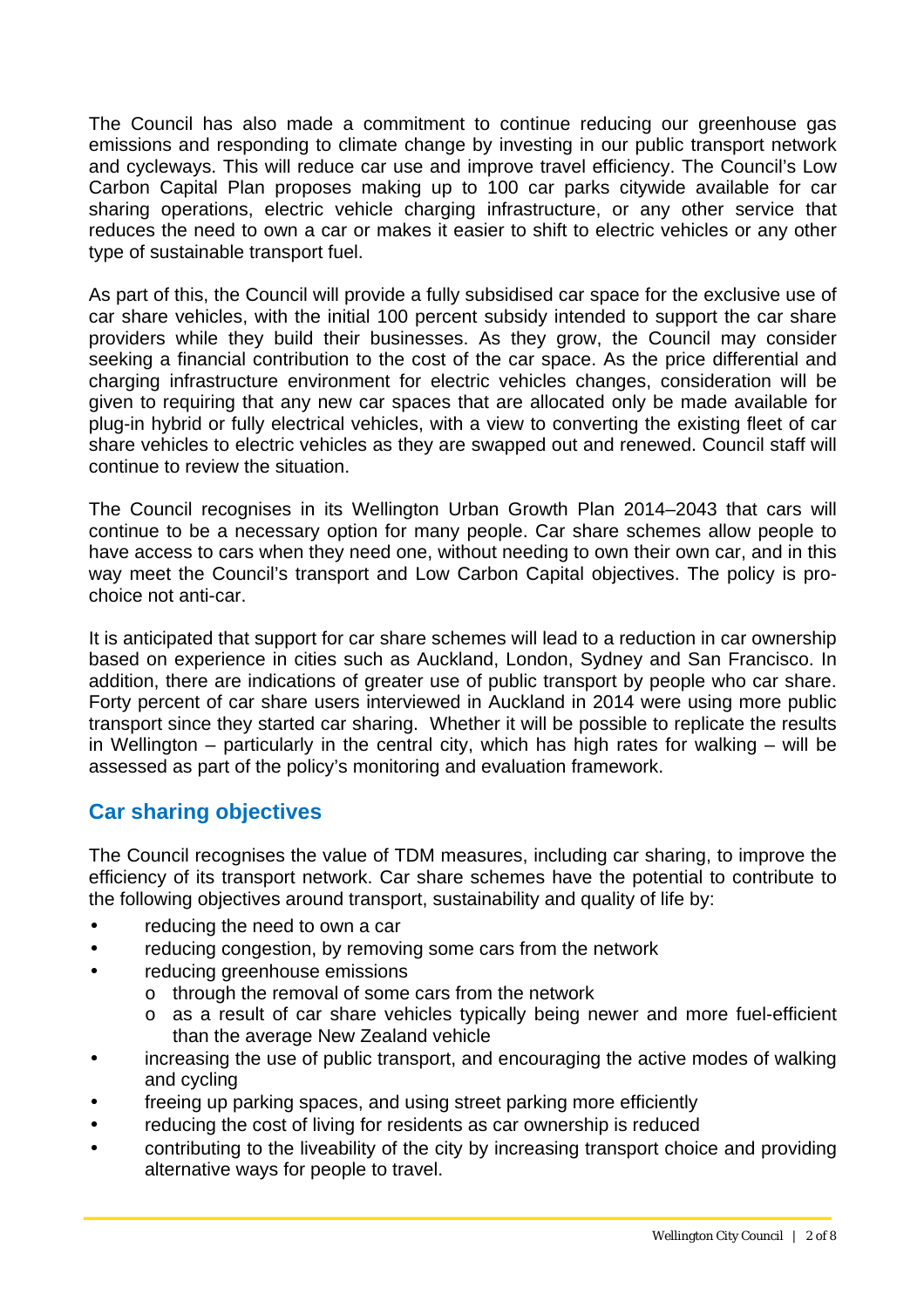An important part of the policy is a comprehensive monitoring and evaluation framework, which is discussed in Part Three. This will help gather evidence and assess whether these objectives have been met.

The use of TDM measures has also been included in the Wellington Regional Land Transport Plan (RLTP). TDM is described in the Wellington RLTP as a collection of measures used to:

- maximise the use of the existing network
- reduce the demand for travel, particularly by single occupancy vehicles
- influence the use of efficient and sustainable travel options.

Car share schemes address the "demand side" of TDM measures in terms of the provision of good travel options and associated promotion of behaviour change. Their growth in cities around the world, including Auckland, suggests there is increasing interest by car users in exploring alternative ways of accessing vehicles for those times when they need a car, without the need to own a car, or at least a second car.

It is difficult to say what level of behaviour change we can expect to see in Wellington and when, although it is likely we could only expect to see real benefits over the longer term. Data from the car share trial held from December 2015 to June 2016 provides some baseline data, which we will be able to use as part of our ongoing monitoring and evaluation of car sharing in Wellington.

#### **Benefits**

There is a wide range of benefits that have been attributed overseas to membership of car share schemes, at a personal and systemic level. To date, little evidence has been collected about the benefits achieved in New Zealand, reflecting how the car share market here is still developing. A small survey of 100 members of Cityhop and Car Share NZ was carried out by Auckland Transport (AT) in 2014. The survey found that benefits included financial savings from a reduction in car maintenance costs and car ownership, as well as environmental benefits. Reasons for car sharing identified in a survey carried out by Wellington City Council in May 2016 included convenience, not owning a car, not wishing to purchase a car, low use of a car, and to achieve environmental and health benefits.

As a tool for reducing overall numbers of cars on the road, AT found behaviour change in relation to private car ownership, with over half of those surveyed having reduced the number of cars they have or delayed the purchase of their next/first car. Of those that hadn't changed their car ownership, just under a third did not own a car. In addition, operators such as Cityhop have cited overseas studies as evidence that the allocation of a car park for a car share vehicle replaces the need for 12 other cars on average to park within a 250 metre radius. More research is needed to understand if these findings would be true for Wellington.

As little research is available in New Zealand, the car share sector is reliant on overseas evidence. For example, in a June 2010 report by the Union Internationale de Tramways/Internationaler, UIPT (International Association of Public Transport) information is provided on the state of car sharing in 14 European countries. It notes that some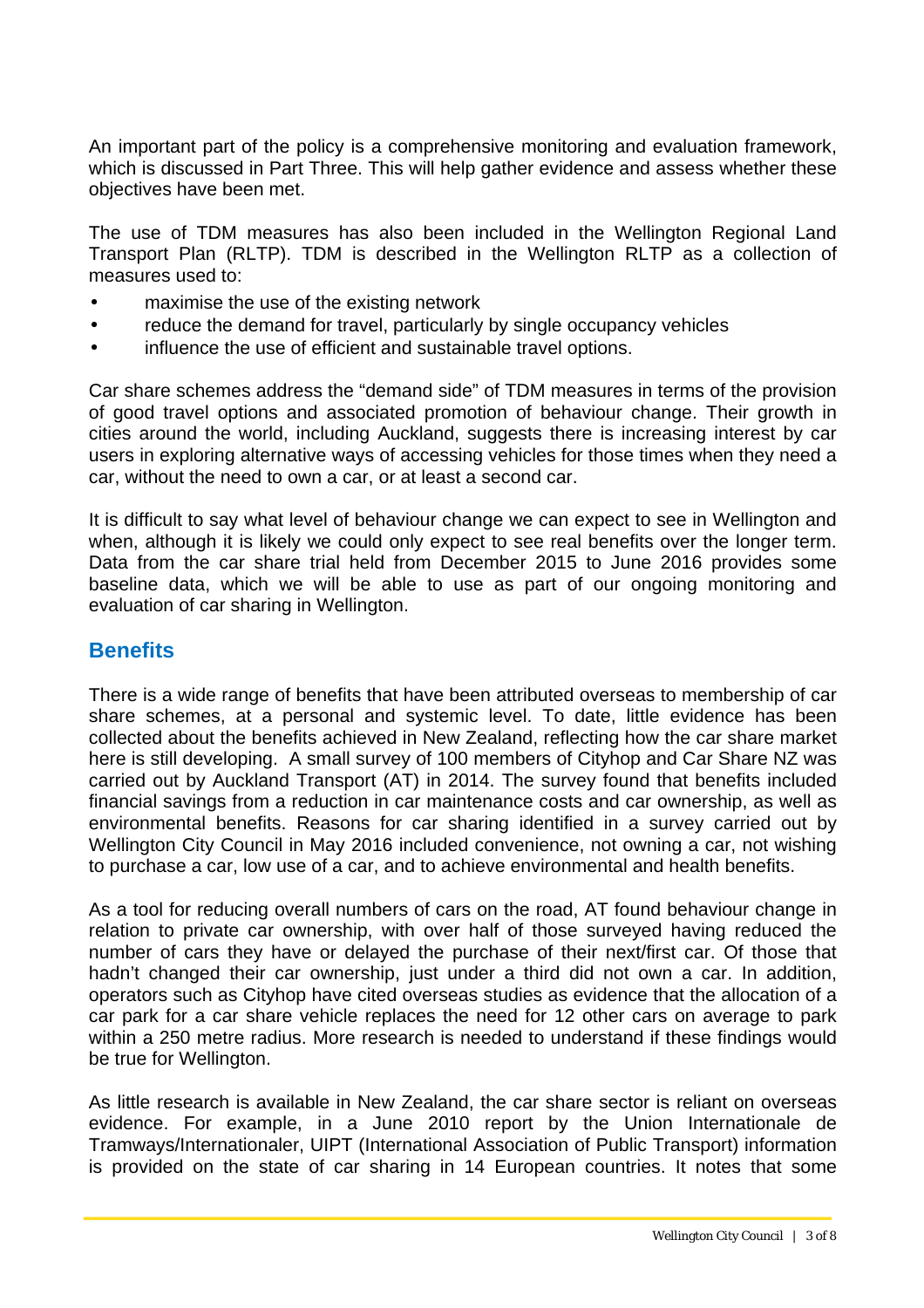providers reported a ratio amongst their customers of one car sharing vehicle for seven personal vehicles either disposed of or not purchased, and these findings are replicated in a number of other international studies.

In a 2010 report by the Transportation Sustainability Research Center (TSRC) at Berkeley University based on data from an online survey of North American car sharing members in late 2008, the consequences of car sharing for 6000 car sharers were investigated. The results showed that the average vehicles per household dropped from 0.47 to 0.24, of which most constituted one-car households becoming carless. In addition, the average fuel economy of car sharing vehicles used most often by respondents was 10 miles per gallon (3.6 km per litre) more efficient than the average vehicle shed by respondents.

Other areas of research relating to car sharing have been in relation to on-demand ride services (or ridesourcing), which use smartphone applications to connect community drives with passengers. A TSRC study in 2014 found that 40 percent of ridesourcing users stated they had reduced their driving due to the service. With ridesourcing beginning to emerge in the New Zealand market it will useful to follow its progress here.

An aggregate analysis of the data collected through the Berkeley University survey suggested that car sharing has taken between 90,000 to 130,000 vehicles off the road, which equates to 9 to 13 vehicles for each car sharing vehicle. The survey also found that those who shared cars also made more use of public transport, bicycles and walking.

However, there are a number of knowledge gaps, as identified by London's Car Club Coalition (which comprises operators, car club/rental trade bodies, Greater London Authority, London Councils and Transport for London). To learn more from international studies, an analysis of overseas research will be undertaken as part of the monitoring and evaluation framework.

# **Criteria**

Of the car share operators seeking support, the Council will consider those with welldesigned processes in place. The criteria are set out in Part Two of the Car Share Policy covering the rules of operation.

The Car Share Policy includes the peer-to-peer model where the car share vehicle is available 22.5 hours a day, 7 days a week.

#### **Council support**

In recognition of the benefits of car sharing, including the public good element and its role as a TDM measure, the Council will provide a full subsidy for on-street car parks in the central city for the exclusive use of all authorised car share providers meeting Council criteria.

There will be no maximum number of car parks set. Each car share provider will be allocated an initial three car parks, with more allocated if the provider is able to demonstrate demand for more car parks. Users will be required to pay for parking elsewhere in the city. The car parks that will be made available will take into consideration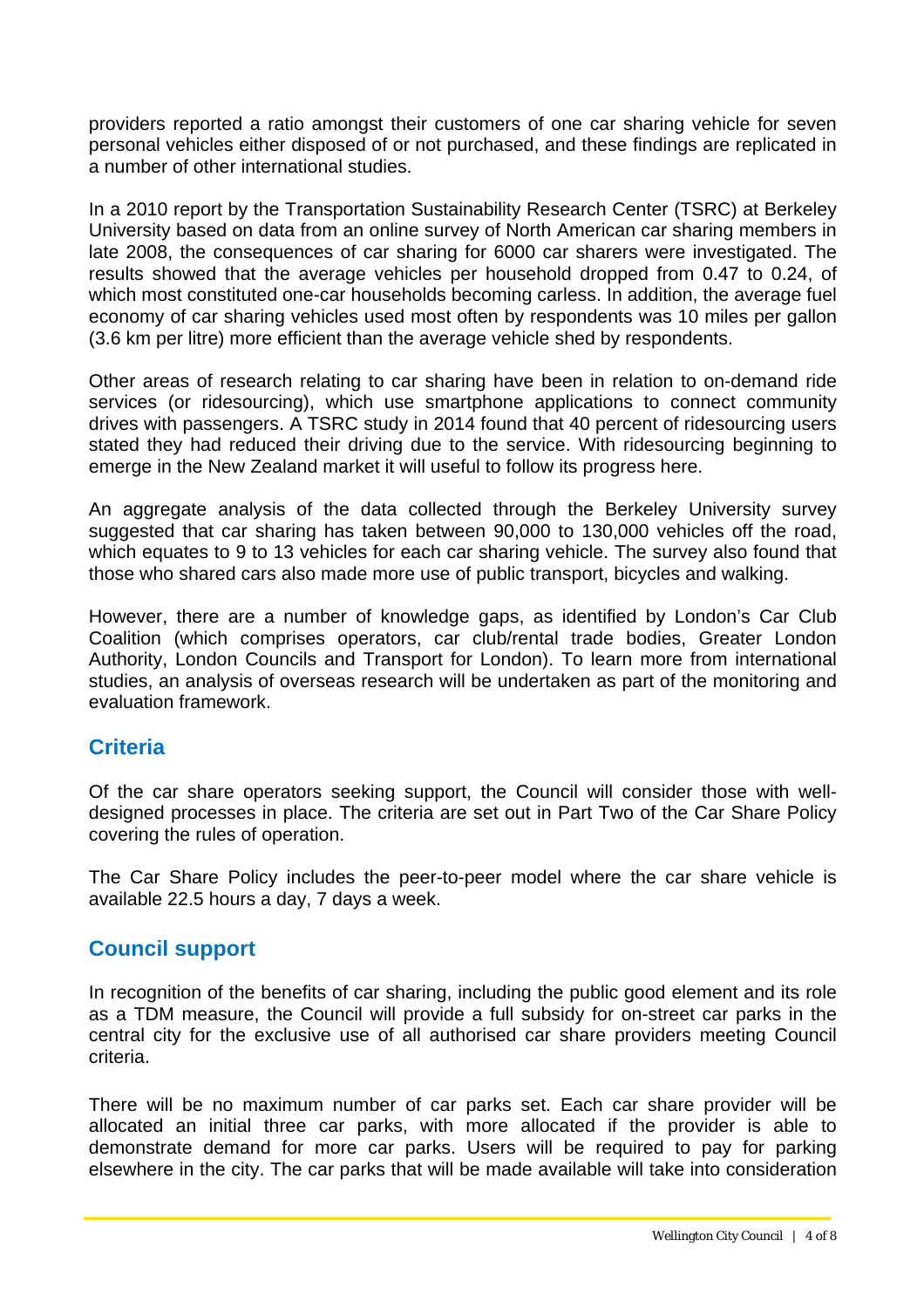providers' preferences and ensure a fair distribution of car spaces across the city. They will be allocated for a 2-year period in support of the provider as their business grows, after which the provision of the car park will be reviewed.

# **Targets**

Modest targets will initially be set, following negotiations between the provider and Wellington City Council.

Because car sharing complements sustainable transport modes, the Council recognises that the uptake of car sharing will be influenced by the quality of the public transport and cycling networks available. The Council will continue to work with its partners, Greater Wellington Regional Council and the New Zealand Transport Agency, to achieve further improvements in public transport and cycling.

In subsequent years, stretch targets will be set for future years based on performance rates achieved, and network improvements, following the implementation of the Car Share Policy. The goal will be to raise targets closer to those set by cities such as Sydney, which aims to increase penetration of car sharing to 10 percent of all households by 2016.

# **Promotion of car sharing**

In addition to providing a subsidy for the exclusive use of car parks, the Council will provide ongoing marketing and promotion of Wellington's car share schemes through its website and at one-off events as appropriate.

# **Electric car share vehicles**

The Car Share Policy covers electric vehicles used for car sharing. A separate policy on electric car charging stations will be developed.

#### **Review**

The Car Share Policy will be reviewed 3 years after the policy is approved.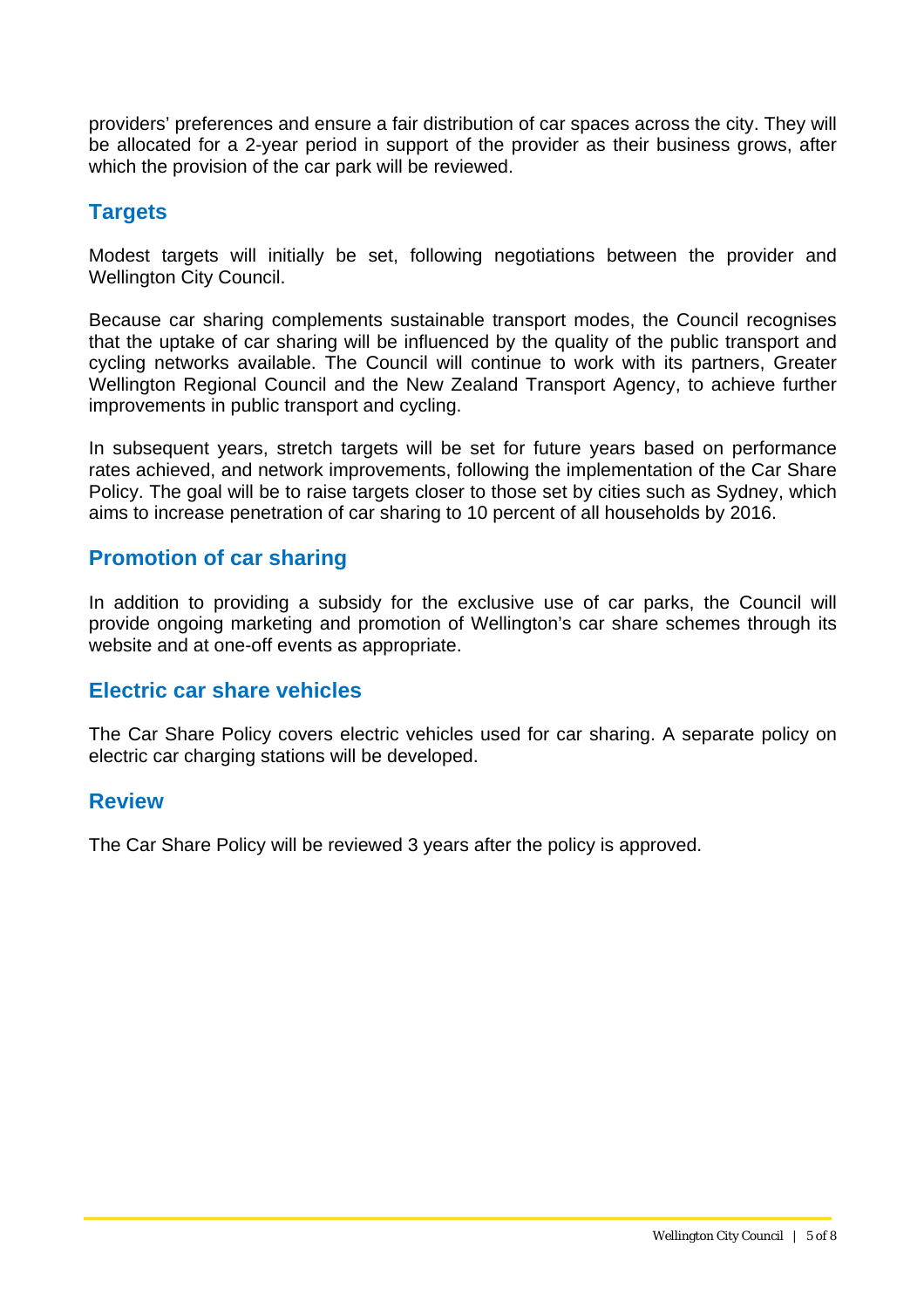# **PART TWO: RULES OF OPERATION AND DESIGN GUIDELINES**

## **Car share operators**

To qualify for Wellington City Council assistance, a car share operator will be required to enter into a legal agreement with the Council and must:

- develop over time a network of cars in locations that are accessible to all members where density and demand allows the successful utilisation of the vehicle
- allow any driver with a full licence to join, subject to reasonable creditworthiness and driving history checks
- supply an internet and/or phone-based booking system available to members 24 hours per day, which allows immediate booking of vehicles – the vehicle occupying the car share space must be available 22.5 hours per day, 7 days a week, as well as meeting all other criteria
- ensure that no vehicle in an on-street space is booked for longer than 3 consecutive days, unless a replacement car share vehicle is provided for the space
- display the organisation's livery or logo on the car share vehicle
- be registered as a rental service under the Land Transport Rule.

Operators will need to acknowledge the Council as a partner and provide:

- full details about the organisation and governance arrangements
- a clear business plan that:
	- o provides evidence of the commercial viability of the scheme or, in the case of new entrants, indications of the potential commercial viability
	- o sets out the scheme's targets for membership growth and utilisation
	- o outlines the organisation's experience in establishing similar schemes
- detailed plans about how the scheme will run, including:
	- o the process for becoming a member of the scheme and membership options
	- o fees and charges, and payment options
	- o the operating model that will be used, and process for using a vehicle
	- o systems/infrastructure that supports the scheme
- agreed data management, reporting and evaluation systems
- a promotion and marketing plan.

The Council reserves the right to reject any application for the establishment of an onstreet car share space. The Council may also refuse speculative and large-scale placement of car share vehicles in the absence of reasonably foreseeable resident and business demand.

#### **Operating model**

Car share operators using the A–A ("back to base") car share operating model will be eligible to apply for a car park subsidy and exclusive use of the car park from Wellington City Council. Over time, the Council will move to widen the policy to allow for the A–B ("one way") and Zonal (within specific areas) models.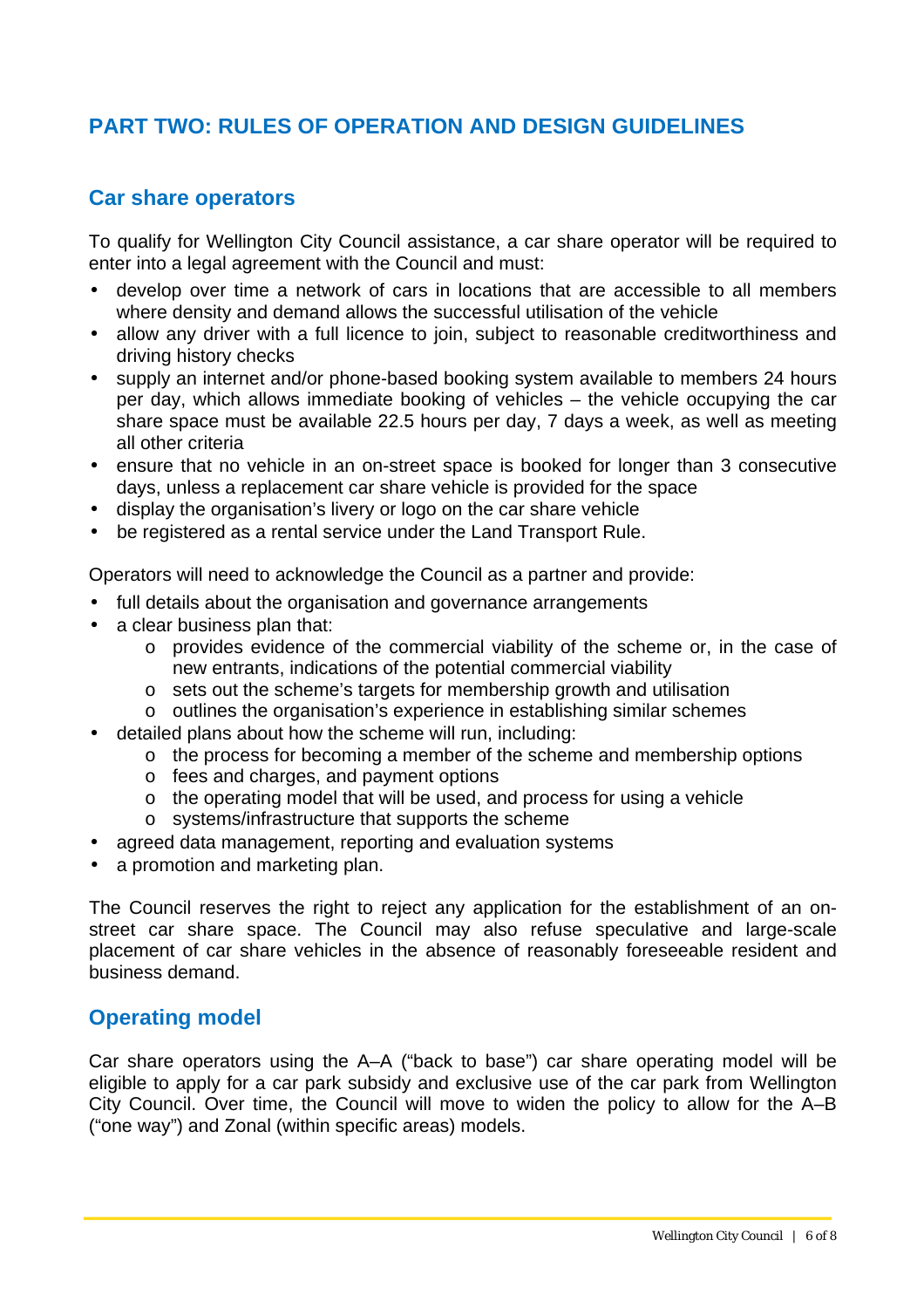All car share operators with cars owned or leased by the car share provider, as well as cars owned by members and shared with other members (peer-to-peer), are covered by the Car Share Policy. Vehicles will need to meet all relevant vehicle standards.

Growth in long-term membership, not just the level at which hireage fees are set, has been identified as key to the success of car share schemes. The Council will expect to see a clear plan for how the provider will promote its business and seek to increase membership.

The Council will support car sharing through its promotion of the scheme on its website, and by including links to the car share operators' own websites.

# **Reporting**

Car share operators will be required:

- to provide 6-monthly
	- o a detailed usage report, itemised by location, indicating numbers of bookings per month, average trip distance and length of booking
	- o membership levels and composition between businesses and individuals
- to make any financial records relating to performance available for inspection and audit during, or up to 6 years after the completion of, the contract.

#### **Permits**

Permits for car share vehicles will be issued to approved car share providers that meet all Council criteria. A nominal fee for the administrative costs of issuing permits may apply to all car share vehicles.

The Council will fund in full the line-marking and signage of car share spaces for the first 2 years of the car share scheme, after which this will be reviewed.

#### **Non-compliance**

In the case of non-compliance with the rules of operation, as set out in the contract with the car share operator, the Council will in the first instance discuss any breaches with the operator. If the breach cannot be resolved satisfactorily, the Council may impose sanctions to remedy the breach and deter future non-compliance.

Sanctions, if applied, will be progressively escalated and may include suspension of an operator's right to use a dedicated car share space or termination of an operator's agreement with Wellington City Council.

#### **Enforcement**

Wellington City Council will enforce regulations that prohibit non-car share vehicles parking in car share spaces.

All costs associated with infringement notices given to the car share vehicle will be met by the operator. The Council will not waive parking infringement notices that have been issued to car share vehicles.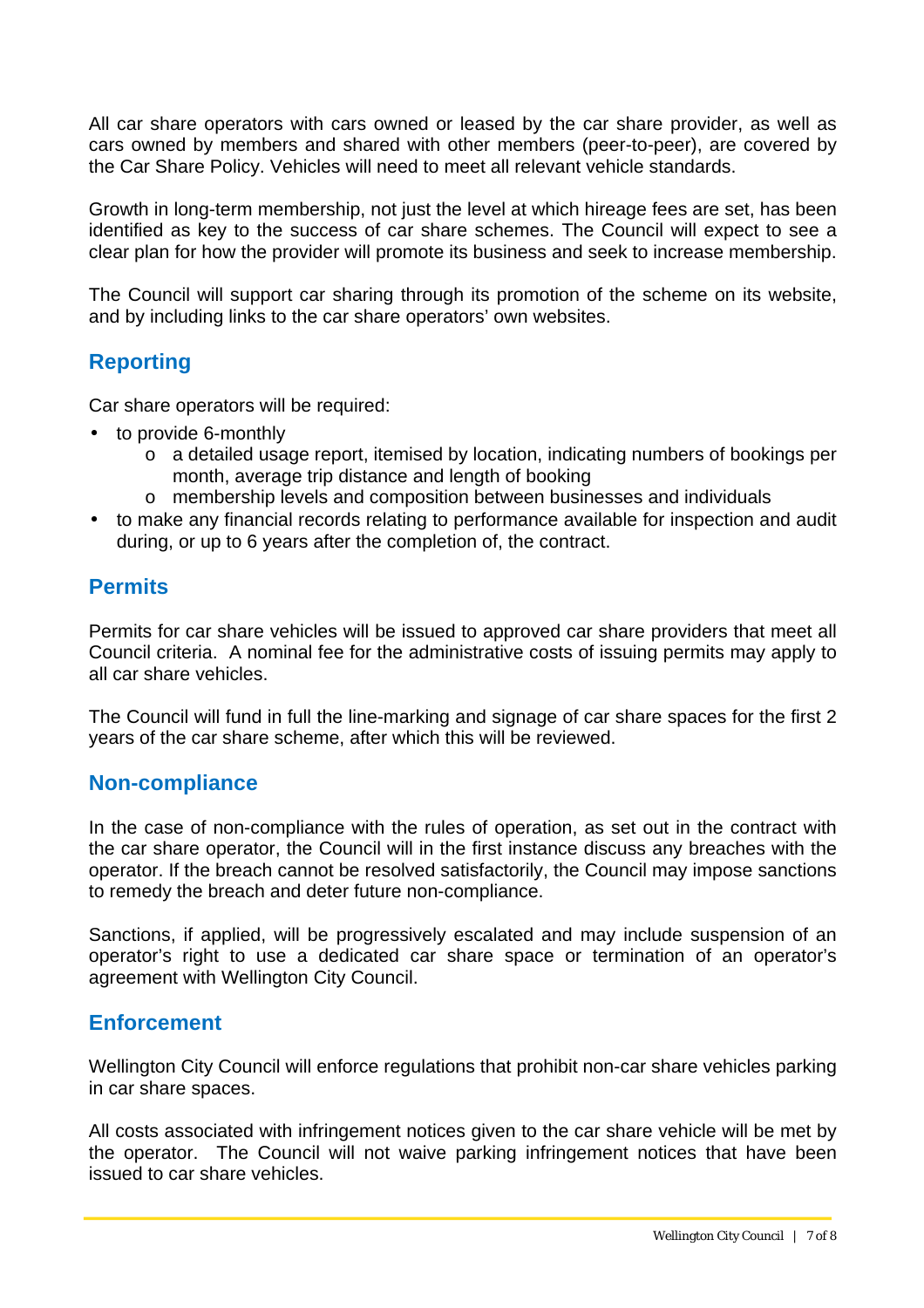# **PART THREE: MONITORING AND EVALUATION FRAMEWORK**

A key part of the policy is evaluating how car sharing develops in Wellington so that changes in the behaviour of members and impacts of the policy can be understood.

The Monitoring and Evaluation Framework has been designed to help understand the extent to which the Council's car share investment:

- reduces car ownership by participants
- increases the use of public transport and active modes by participants
- reduces car use by participants
- reduces the number of cars in Wellington, traffic congestion, and cars parked in the city
- reduces vehicle emissions.

The following higher level outcomes will be also explored (noting that these are impacted by a range of other TDM initiatives and other factors):

- improving quality of life
- well-managed population growth
- the sustainability of Wellington City.

The monitoring and evaluation approach will be adapted to incorporate what has been learnt from the car share pilot.

International research about the impacts of car sharing will inform measures and the evaluation approach for this policy. Evaluation activity will draw data from a range of sources, which could include:

- performance monitoring of car share providers membership, car share travel data by users
- customer surveys pre-scheme, ongoing and exiting scheme
- customer and provider interviews
- Wellington City Council data and data analysis methods to assess emissions and managed growth impacts, and provide comparison data for personal transport characteristics.

A yearly report will be produced over the 3-year period up to the policy review in August 2019. The year two report will coincide with the review point of Council car parks being provided to car share operators, and the year three report will report the full results to inform the policy review.